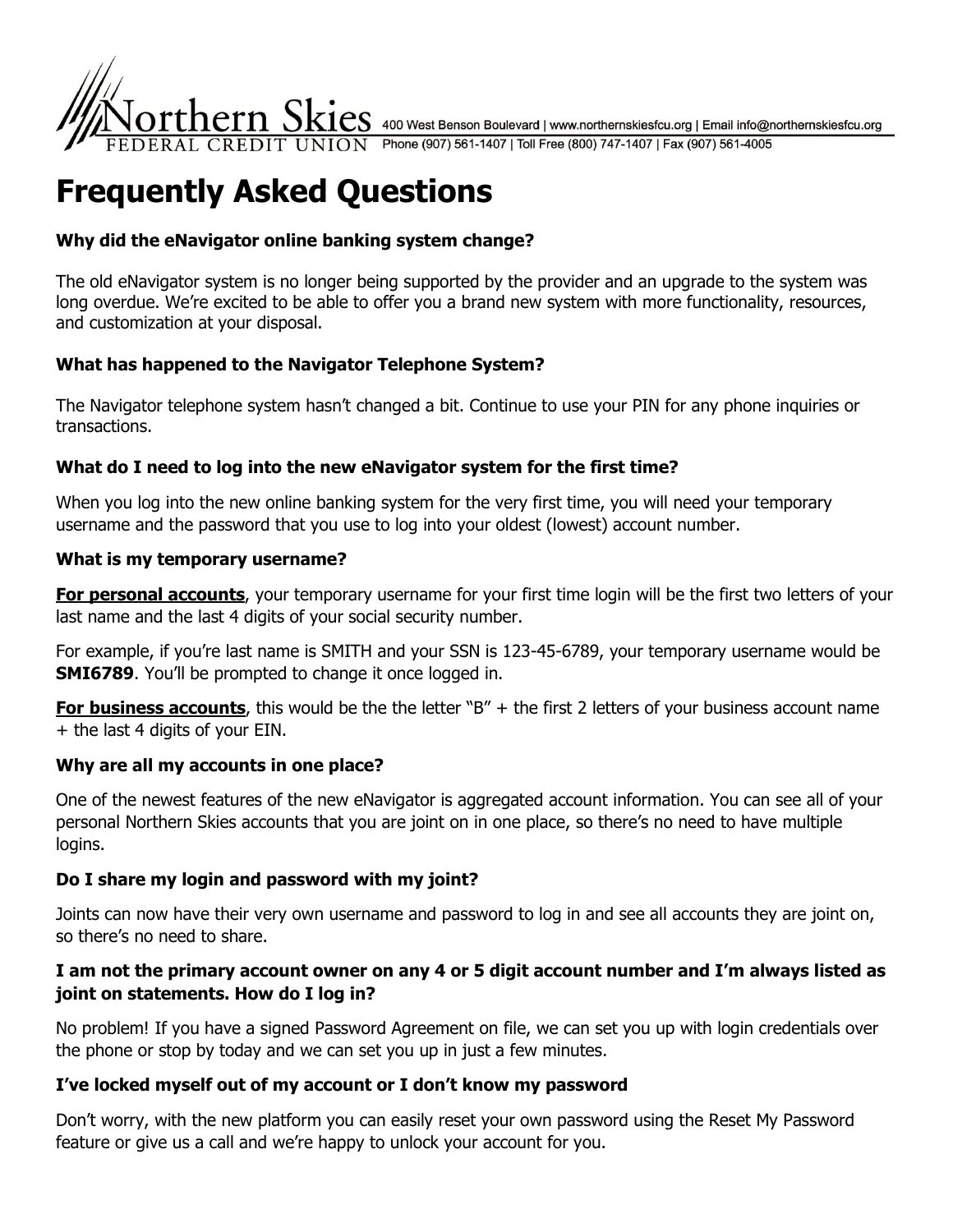

 $\mathop{\mathrm{eS}}$  400 West Benson Boulevard | www.northernskiesfcu.org | Email info@northernskiesfcu.org UNION Phone (907) 561-1407 | Toll Free (800) 747-1407 | Fax (907) 561-4005

#### **Where is my business account?**

Business accounts won't show in your aggregated account view. You can access your business account(s) by enrolling your business account online or at any of our branches.

If you had a log in for your business before the new online system, just use your temporary business username. This would be the the letter "B" + the first 2 letters of your business account name + the last 4 digits of your EIN.

#### **Where are my pending transactions?**

Pending transactions can be viewed above your transaction history. Simply click on the **ACCOUNTS** widget and choose which account/suffix you would like to view. All pending transactions will be above your posted transaction history.

#### **Where do I set up my account alerts/notifications?**

Alerts/Notifications can be located by clicking on the settings link located in the upper right hand corner of your screen. From settings, simply click on the Notifications tab to get started. Text message alerts are not currently available, but are coming back soon!

#### **How do I transfer to another member's account?**

Click on your Transfers Widget. Choose the Classic Transfer tab. From there, click on the Onadd Account [10] Option. You can add an account at Northern Skies or at another financial institution.

Please note that you must save the account as a 'Transfer To' account in the desktop site for it to be available in the new eMobile App.

| $\boldsymbol{\odot}$<br><b>DASHBOARD</b> | Transfer<br>And additional determination of the contract of the Contract of the Contract of the Contract of the Contract of the Contract of the Contract of the Contract of the Contract of the Contract of the Contract of the Contract o |                                        |                     | $\odot$<br>Help              |  |
|------------------------------------------|--------------------------------------------------------------------------------------------------------------------------------------------------------------------------------------------------------------------------------------------|----------------------------------------|---------------------|------------------------------|--|
| <b>Part</b>                              | Quick<br>Classic                                                                                                                                                                                                                           | Scheduled<br>History                   |                     |                              |  |
|                                          | <b>Transfer Details</b>                                                                                                                                                                                                                    |                                        |                     | <b>Transfer Confirmation</b> |  |
|                                          | From Account*                                                                                                                                                                                                                              | Select Account<br>$\checkmark$         | <b>From Account</b> | None Selected                |  |
| To Account*                              |                                                                                                                                                                                                                                            | Select Account<br>$\checkmark$         | <b>To Account</b>   | None Selected                |  |
|                                          |                                                                                                                                                                                                                                            | <b>C</b> Add Account                   | Amount              | \$0.00                       |  |
|                                          | Amount*                                                                                                                                                                                                                                    | at Northern Skies Federal Credit Union | Occurs              | One Time                     |  |
|                                          |                                                                                                                                                                                                                                            | at another bank                        |                     |                              |  |
|                                          | Frequency                                                                                                                                                                                                                                  | One Time<br>$\checkmark$               | On                  | Today                        |  |